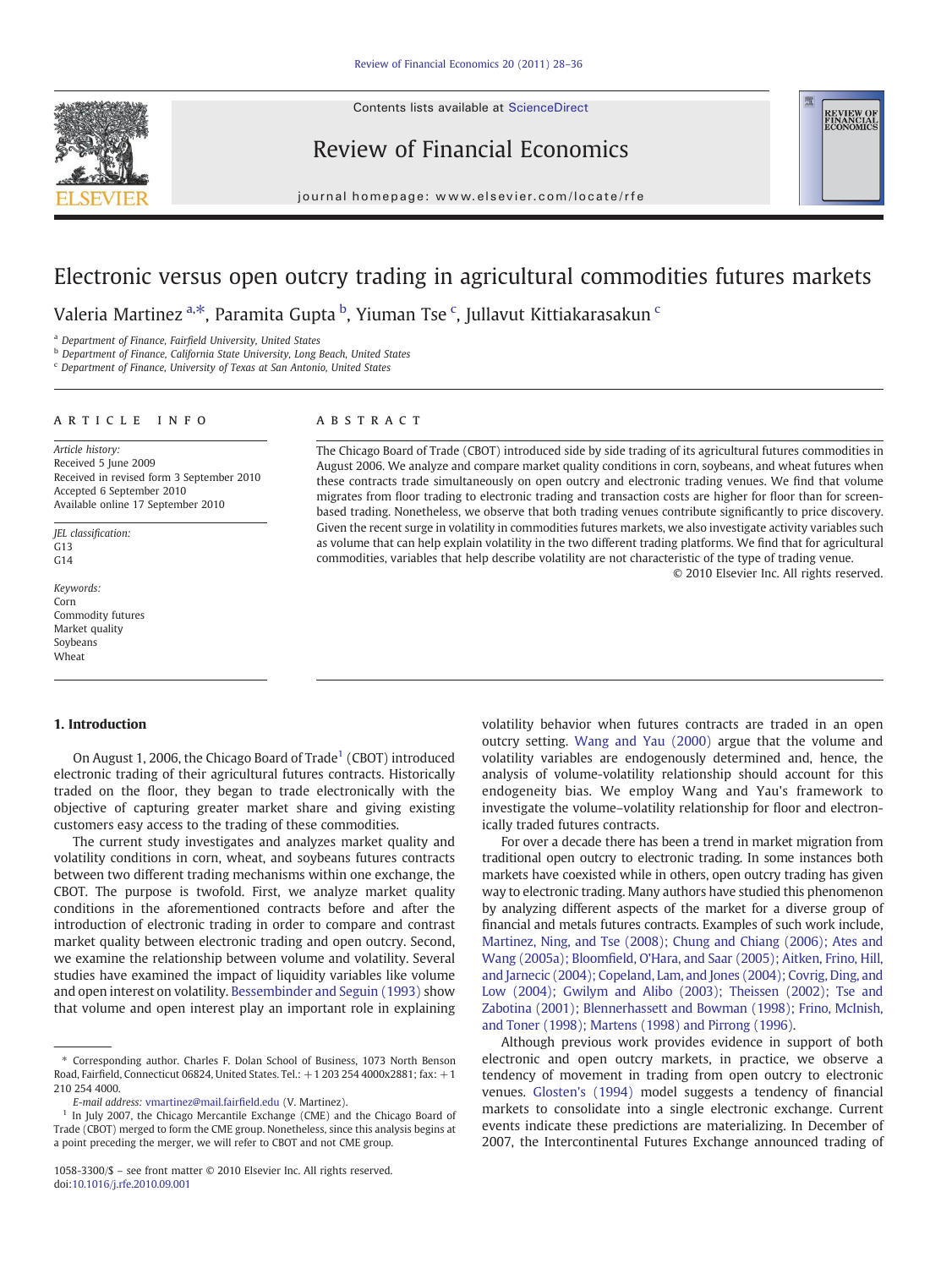commodities exclusively on its electronic platform heralding the end of floor-trading. By the end of 2008, three well known derivatives exchanges, the Chicago Mercantile Exchange (CME), the CBOT, and the New York Mercantile Exchange (NYMEX), will have merged creating the world's largest derivatives exchange.

The side by side trading of commodities within the same exchange offers an opportunity to analyze market quality conditions for agricultural futures. While similar comparisons have been conducted for financial, metal, and foreign exchange futures, $2$  to the best of our knowledge, such analyses has not yet been conducted for agricultural commodities. In support of this view, [Madhavan \(2000\)](#page--1-0) warns us about the one-size-fits-all regulation and policy approaches. What has worked in other futures markets may not be the standard for agricultural commodities markets. In addition, floor and electronic trading within the same exchange provides a cleaner setting by avoiding any market quality differences that exist between exchanges.

We believe the results from this study will help policymakers better understand trading venue characteristics and information that cultivate the best market quality conditions for the trading of agricultural commodities such as corn, wheat, and soybeans.

#### 2. Literature review

The comparison between trading in traditional open outcry and electronic markets is a widely documented phenomenon. In some cases both markets have coexisted while in others electronic trading has prevailed over open outcry. Most of the work in this area has focused on the analysis of financial futures.

Some of the first studies comparing open outcry and electronic markets focus on the trading of the German bund futures contract. [Pirrong \(1996\); Frino et al. \(1998\), and Martens \(1998\)](#page--1-0) analyze the German bund futures contract traded in the Deutsche Terminborse (DTB) and London International Financial Futures and Options Exchange (LIFFE). The first two find support for electronic markets while the latter supports the complementary role of both open outcry and electronic markets.

Several studies analyze floor versus screen-based trading for various index futures contracts. [Aitken et al. \(2004\)](#page--1-0) analyze the futures market bid-ask spread effect of switching from a floor-based trading system to an electronic system on LIFFE, the Sydney Futures Exchange (SFE), and the Hong Kong Futures Exchange (HKFE). They find lower bid-ask spreads in all three markets after the switch. However, they also find that in periods of high price volatility, bid-ask spreads in electronic markets deteriorate more quickly than in floor-based markets. [Copeland](#page--1-0) [et al. \(2004\),](#page--1-0) compare the market quality of the FTSE-100 and CAC-40 index futures contracts traded in open-outcry and electronic markets. They report the market's efficiency does not increase when switching from an open-outcry market to an electronic trading platform. [Covrig et](#page--1-0) [al. \(2004\),](#page--1-0) analyze price discovery in spot and futures markets of the Nikkei 225 index. They find open-outcry futures contribute 42% of the total futures market price discovery. [Tse and Zabotina \(2001\)](#page--1-0) analyze the FSTE 100 switch from open outcry to electronic trading. They record lower spreads and better inventory control in the electronic market but higher information content of trades and price efficiency in the openoutcry market.

A few studies compare trading of individual securities in both floor and electronic systems. [Theissen \(2002\)](#page--1-0) analyzes and compares price discovery in floor based trading and electronic exchanges using data from the German stock market. His main conclusion is that both markets contribute significantly to price discovery. [Blennerhassett](#page--1-0) [and Bowman's \(1998\)](#page--1-0) study on stock trading in the New Zealand stock exchange reveals a reduction in transaction costs as a result of the switch from open-outcry to electronic trading.

Two studies that analyze the trading of metal futures on both electronic and open outcry markets include [Martinez and Tse \(2007\)](#page--1-0) [and Martinez et al. \(2008\)](#page--1-0). These studies conclude that greater transparency and liquidity in electronic trading venues provide favorable market conditions for gold and silver futures contracts.

Overall, while some studies argue in favor of either open outcry or electronic trading, others support the complementary role of the two types of trading venues. Nevertheless, to the best of our knowledge, previous research has not investigated the impact of electronic trading on the market quality of agricultural commodities. Does electronic trading improve transparency, order flow, and liquidity in the agricultural commodities markets? Or is the introduction of electronic trading simply taking volume away from the pits?

So far, evidence indicates that pre and post trade transparency provided by electronic markets can improve order flow, liquidity, and price discovery. [Pagano and Roëll \(1996\)](#page--1-0) find greater transparency generates lower trading costs. Bloomfi[eld et al. \(2005\)](#page--1-0) show that electronic markets are able to create liquidity endogenously. Contrary to popular belief, informed investors in electronic markets not only take liquidity but also provide it. [Hendershott and Jones \(2005\)](#page--1-0) demonstrate how a loss in market transparency reduces market quality. [Jain \(2005\)](#page--1-0) finds electronic trading enhances the liquidity and informativeness of the market. Bloomfi[eld and O'Hara \(1999\) and](#page--1-0) [Madhavan \(2000\)](#page--1-0) find transparency improves market efficiency.

Information available to investors in financial markets can improve the market's quality by helping investors understand important asset characteristics such as return volatility. The work of authors such as [Fleming \(1997\) and Fleming and Remolona \(1999\)](#page--1-0) has focused on analyzing the volume-volatility relationship. However, not many authors have attempted to describe volatility by using activity variables beyond volume. One of the few studies to take advantage of this is [Bessembinder and Seguin \(1993\)](#page--1-0). They study the relationship between volatility, volume, and open interest for eight agricultural, currency, financial, and metal futures contracts traded in an open-outcry setting and find that both volume and open interest help explain volatility.

A study by [Daigler and Wiley \(1999\)](#page--1-0) examines the relationship between volatility, volume, and open interest for silver, Major Market Index (MMI), T-Bonds, T-Notes, and Muni futures contracts traded on the floor of the CBOT. The added feature of their study is that traded volume on these contracts is categorized by types of traders. They deduce that contrary to popular belief, the frequently documented positive volume-volatility relationship is driven by the general public traders who are distant from the floor and thus lack up-to-date information on order flows.

#### 3. Data

We use Time and Sales tick-by-tick dataset for regular-sized corn, soybeans, and wheat futures contracts traded on open outcry and electronically on the CBOT from January 2006 through December 2006. The dataset for the open-outcry market records trading prices only when there is a price change and does not report trading quantity. Prices are time-stamped to the second. On the other hand, the dataset for electronically-traded futures contracts record every trade whether there has been a price change or not. One of the first studies to use intraday transaction prices to examine normality of return distribution in several financial and non-financial CBOT futures was by [Helms and Martell](#page--1-0) [\(1985\).](#page--1-0) We supplement the tick-by-tick dataset with daily price, volume, and open interest data downloaded from Commodity Systems Inc.

The corn, wheat, and soybeans contracts are traded on the floor from 9:30 am–1:15 pm CST and electronically from 6:00 pm to  $6:00$  am<sup>3</sup> and from 9:30 am–1:15 pm CST. All three contracts have similar specifications with respect to contract size (5000 bushels),

<sup>&</sup>lt;sup>2</sup> [Ates and Wang \(2005b\)](#page--1-0) examine liquidity and price discovery in floor and screen traded Japanese Yen, British Pound, and Euro foreign exchange futures on the CME. <sup>3</sup> During our sample period electronic trading took place from 6:30 pm to 6:00 am.